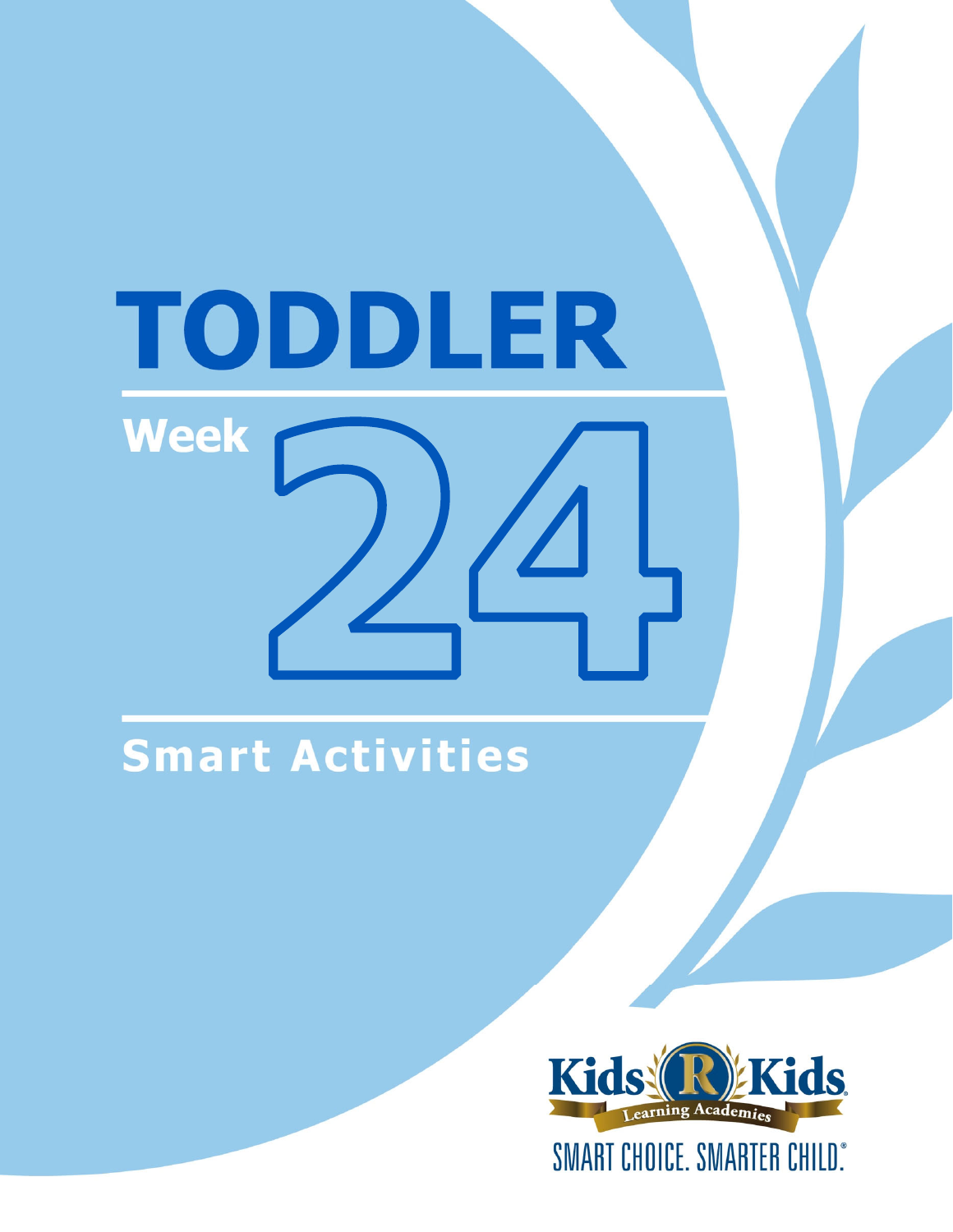# Day 1 **Week 24**

### **The Colors of My World**

**Materials:** internet access, website: https://youtu.be/1YMQdX7rq\_Y

**Preparation:** Preview video. **Instructions:** 

- 1. Have your child sing along and say the different colors.
- 2. Ask your child what his/her favorite color is and why.



# **Babies Are in My World**

**Materials:** baby doll **Preparation:** Gather materials. **Instructions:** 

- 1. Show your child the baby doll.
- 2. Tell your child that he/she was once a baby and we have babies in our world.
- 3. Encourage your child to hold the baby, rock the baby, and sing to the baby.



# **The World's Family**

#### **by Miranda Paul**

**Materials:** internet access, website:

https://youtu.be/ni\_at59TzMA<br>**Preparation:** Preview video.<br>**Instructions:**<br>1 Listen to the stary teastbor. Sian <sup>w</sup>W. **Preparation:** Preview video.

#### **Instructions:**

- 1. Listen to the story together. Sign "World" when it is read in the book. (See Sign Language activity below.)
- 2. Ask questions, ex: "How are you different from your friends?"
- 3. Have your child identify special things about him/her and his/her friends.
- 4. Help your child embrace how each person is special in the world.



# **Sign Language "World"**

### **Instructions:**

- 1. Say, "Let us learn to say 'world' using our hands." Demonstrate and then have your child make the sign.
- 2. Stack your wrists. Make a forward circle with the dominant "W" hand around the opposite "W" hand. End with the little finger edge of the "W" resting on the thumb. This symbolizing the world spinning.



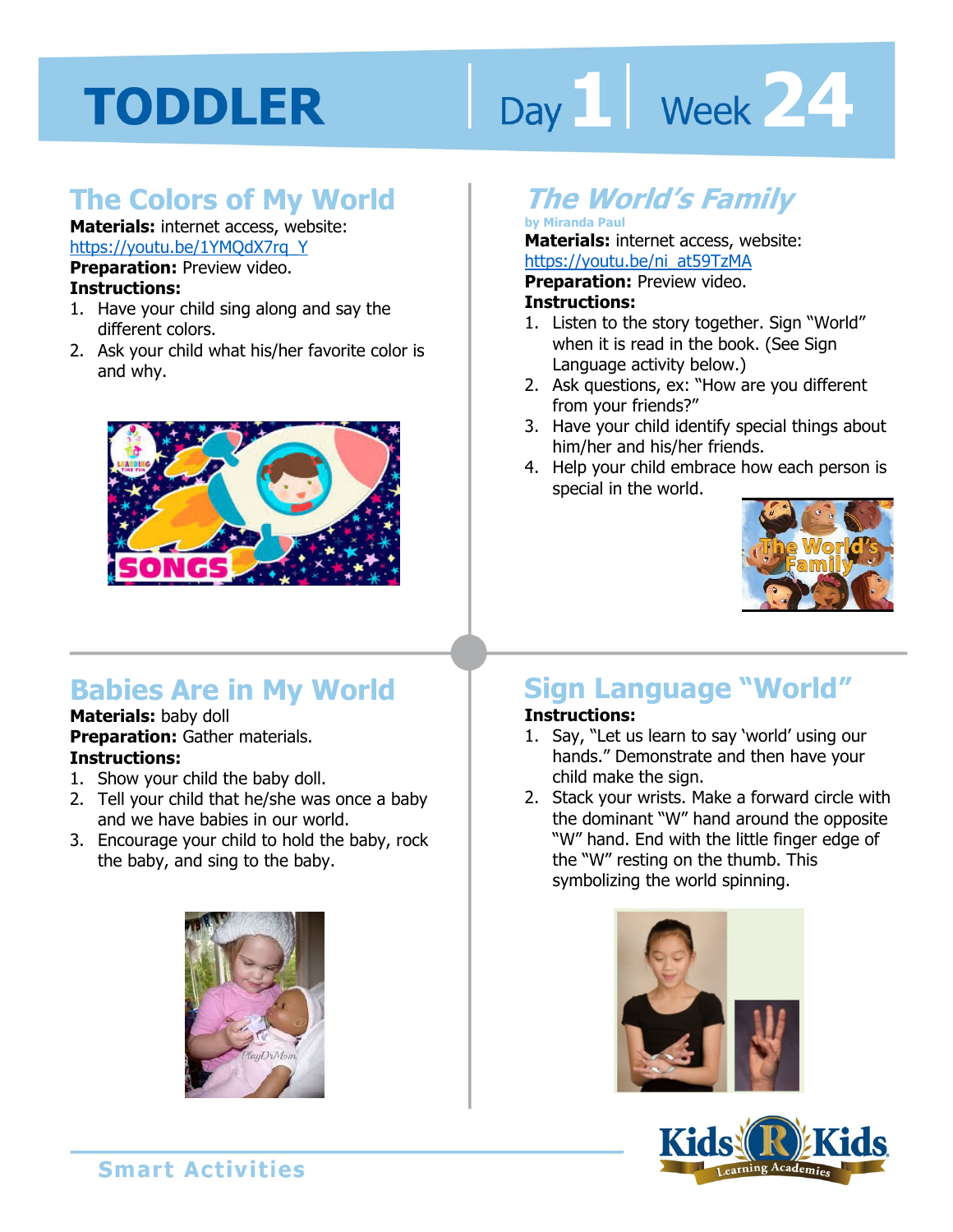# Day 2 **Week 24**

# **This Is Where I Live**

**Materials:** internet access, website: https://youtu.be/3crdfjFfxjI

**Preparation:** Preview video. **Instructions:** 

- 1. Have your child sing along with the video.
- 2. Then discuss where you live and why you call it home.
- 3. Discuss where other family members may live.



### **Pots and Pans: Music is in My World**

**Materials:** pots, pans, spoons **Preparation:** Gather materials. **Instructions:** 

- 1. Show your child the pots, pans, and spoons.
- 2. Have him/her choose an instrument and then march around the house singing and playing the instrument.
- 3. This activity promotes creativity and works on find and gross motor skills.



### **My World**

**by Margaret Wise Brown Materials:** internet access, website: https://youtu.be/iRRSVSn\_o18

**Preparation:** Preview video. **Instructions:** 

- 1. Listen to the story together.
- 2. Ask questions, ex: "What do we have alike, pajamas, toothbrush, brush, chairs, etc.?"



# **Sign Language "World"**

### **Instructions:**

- 1. Say, "Let us learn to say 'world' using our hands." Demonstrate and then have your child make the sign.
- 2. Stack your wrists. Make a forward circle with the dominant "W" hand around the opposite "W" hand. End with the little finger edge of the "W" resting on the thumb. This symbolizing the world spinning.



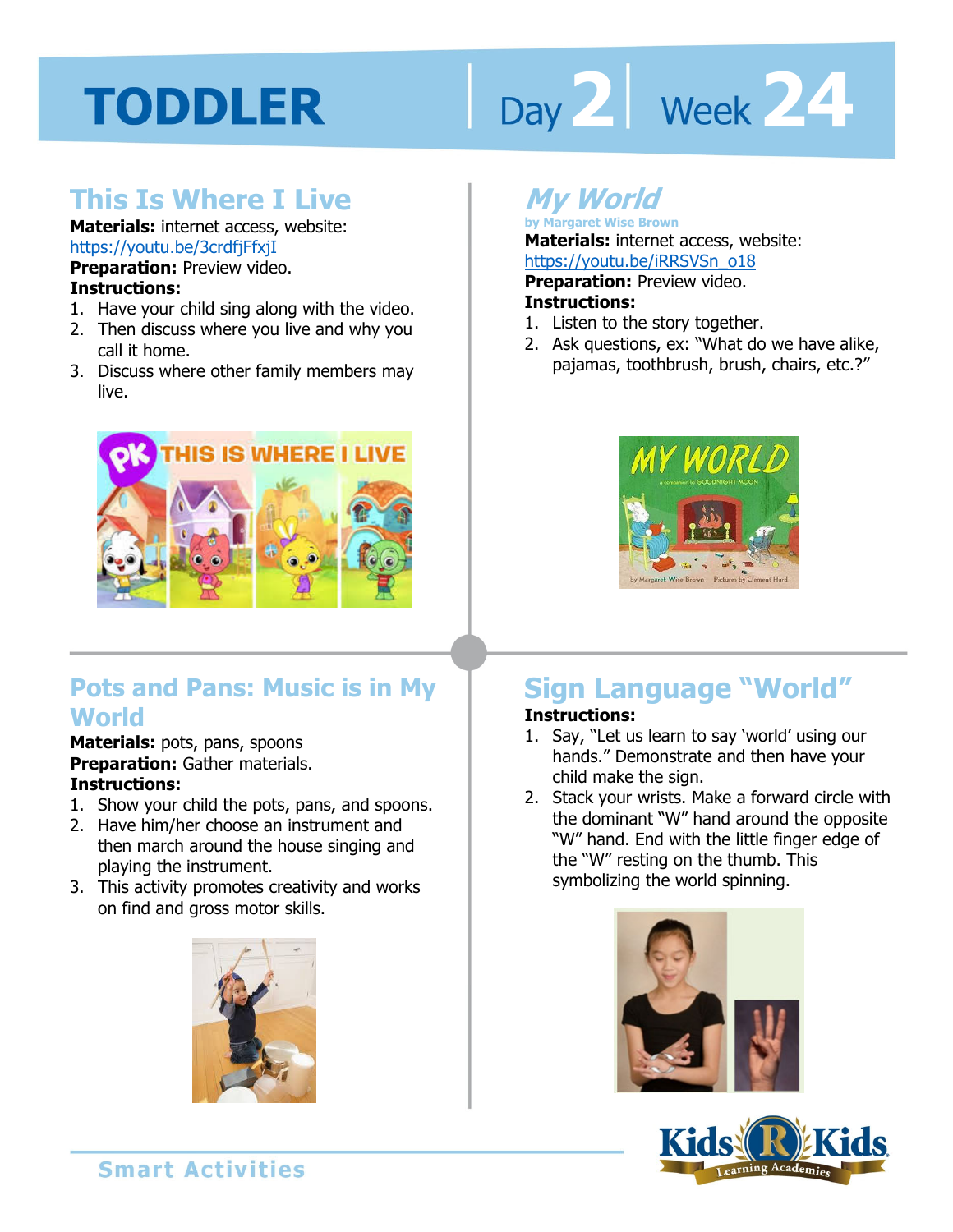# Day 3 | Week 24

### **Rolling Balls**

#### **Materials:** ball

**Preparation:** locate a safe area to roll the ball **Instructions:** 

- 1. Show your child the ball and have him/her sit across from you with legs spread.
- 2. Roll the ball to your child and encourage him/her to roll it back.
- 3. As you roll the ball back and forth, describe what is happening with the ball.
- 4. This activity helps build social skills such as taking turns while developing gross motor skills.



### **There are 2 Sides of Paper**

#### **Materials:** paper, crayons **Instructions:**

- 1. Show your child the paper. Remind him/her that we are trying to save paper in our world and want to color on both sides.
- 2. Allow your child to color choosing his/her own colors and objects he/she wants to draw.
- 3. Holding and coloring help build good finger grip and aids in developing those fine motor skills in your child's hands, fingers, and wrist.



### **10 Things I Can Do To Help My World**

**by Melanie Walsh** 

**Materials:** internet access, website:

https://youtu.be/xTN6T74W4L8

**Preparation:** Preview video. **Instructions:** 

- 1. Sign the word "World."
- 2. Listen to the story together.
- 3. Ask questions, ex: "What can you do to help our world?" "What is something we need to work on to help the world?"



# **Sign Language "World"**

### **Instructions:**

- 1. Say, "Let us learn to say 'world' using our hands." Demonstrate and then have your child make the sign.
- 2. Stack your wrists. Make a forward circle with the dominant "W" hand around the opposite "W" hand. End with the little finger edge of the "W" resting on the thumb. This symbolizing the world spinning.



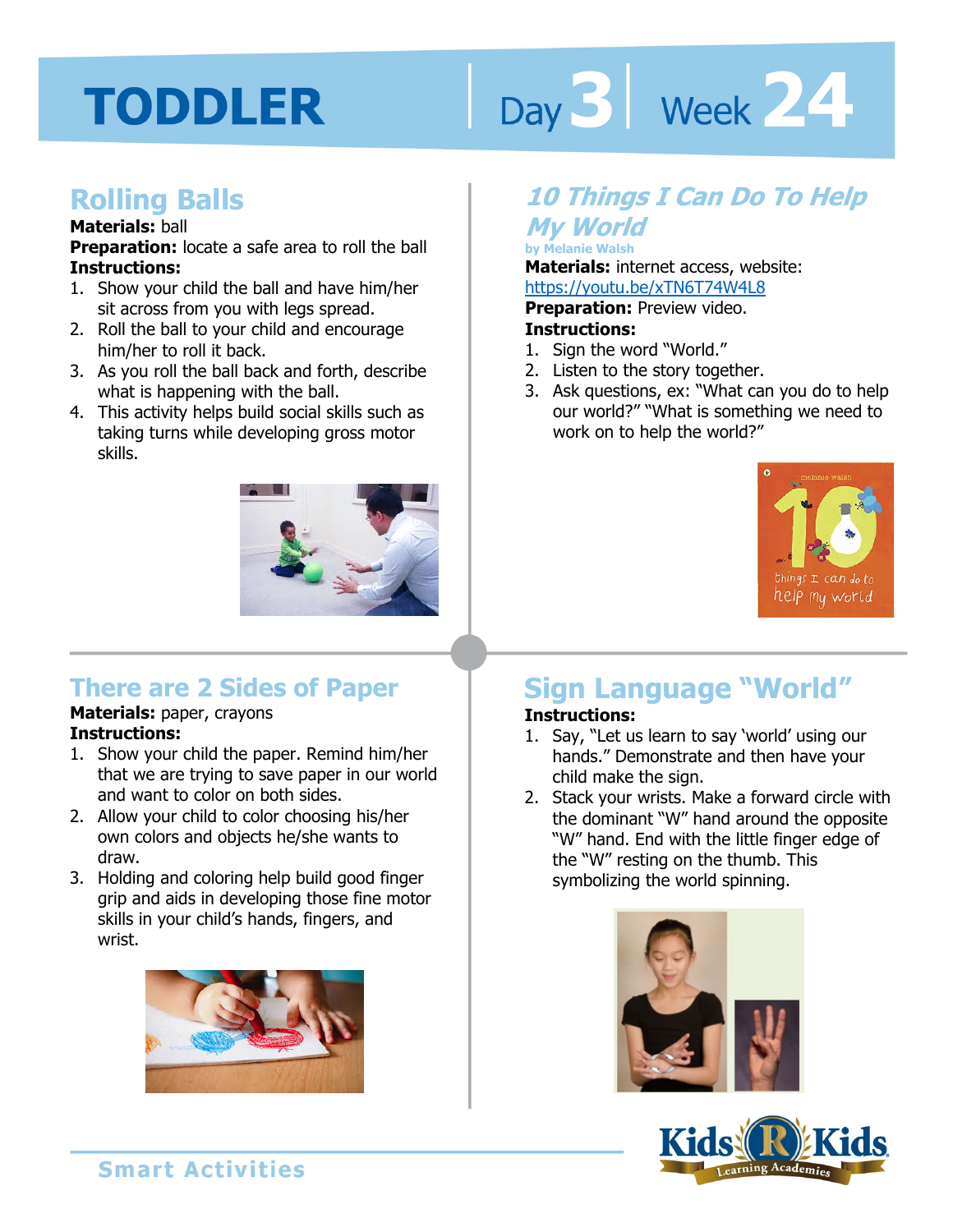# Day 4 **Week 24**

### **Kicking Balls**

#### **Materials:** ball

**Preparation:** Locate a safe area to kick the ball.

#### **Instructions:**

- 1. Show him the ball and have him watch you kick the ball. Encourage him to kick the ball.
- 2. As he kicks the ball use talk about what he is doing to build his vocabulary. By kicking the ball he is developing gross motor skills and concentration skills.



### **Toys and Books are Part of My World**

### **Materials:** toys, books

**Preparation:** Preview song below and lay out toys and books.

### **Instructions:**

- 1. Encourage your child to join you.
- 2. Sing the song with him clapping and dancing. Do multiple times.

### **Toys and Books**

(sing to tune of BINGO) Toys and books are part of my world. And this is what we do with them. We play and read them. We play and read them. We play and read them. Toys and books are part of my world!

# **All Kinds of Children**

#### **by Norman Simon Materials:** internet access, website: https://youtu.be/0kyFyixSzn8

<u>youtu.be/0kyFyixSzn8</u><br>ration: Preview video.<br>ctions:<br>en te the stary teastber. \**Preparation:** Preview video. **Instructions:** 

- 1. Listen to the story together.
- 2. Ask questions, ex: "How are you like the children in the story?" "What is something you like to hold?"



# **Sign Language "World"**

### **Instructions:**

- 1. Say, "Let us learn to say 'world' using our hands." Demonstrate and then have your child make the sign.
- 2. Stack your wrists. Make a forward circle with the dominant "W" hand around the opposite "W" hand. End with the little finger edge of the "W" resting on the thumb. This symbolizing the world spinning.